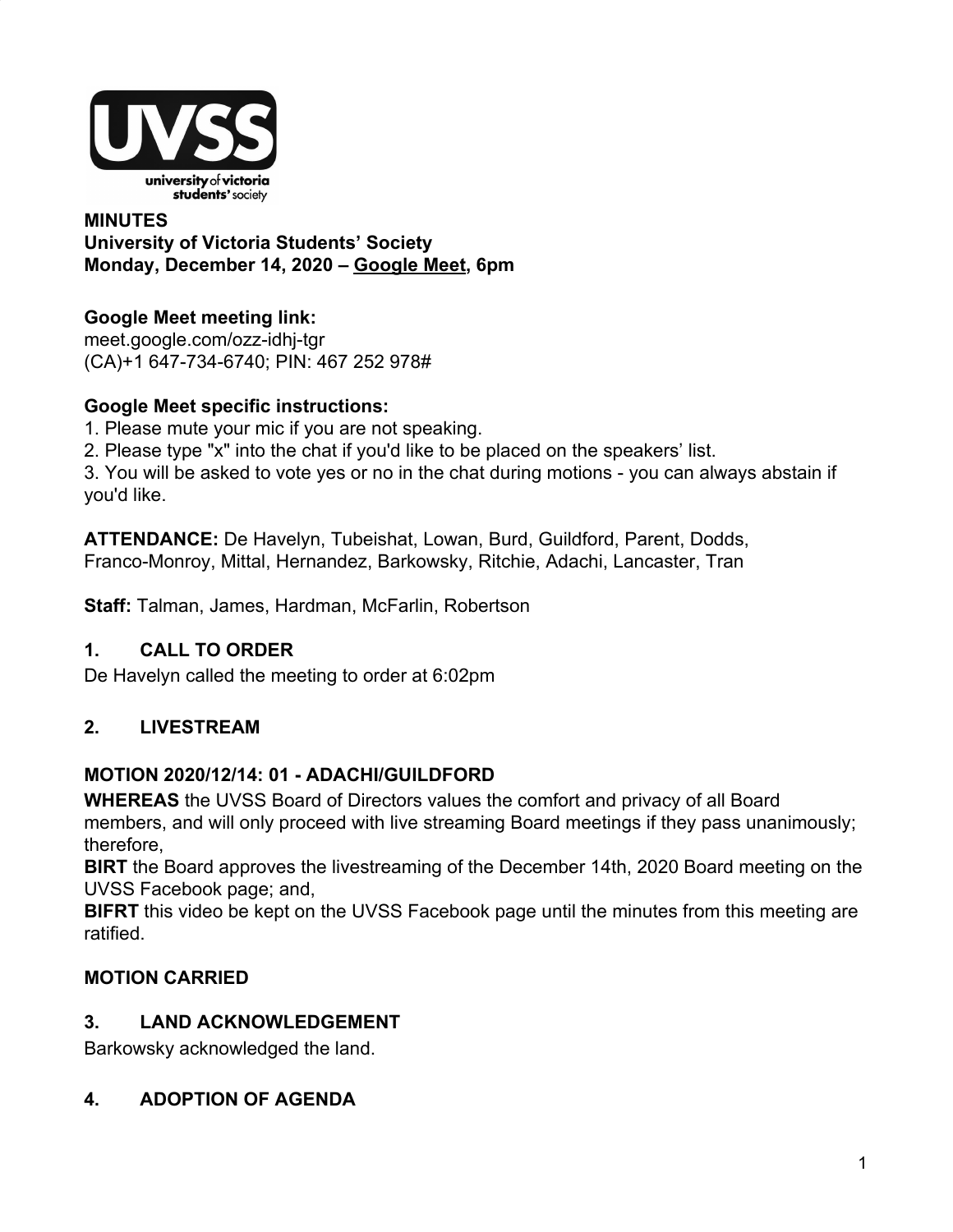### **a. Adoption of Agenda**

i. 2020/12/14

#### **MOTION TO ADOPT - FRANCO-MONROY/LOWAN**

#### **MOTION TO AMEND - LOWAN/FRANCO-MONROY**

Add the following motions to the end of business:

#### **MOTION 2020/12/14: 1A - LOWAN/**

**WHEREAS** the University of Victoria Students' Society (UVSS) has supported universal access to free contraceptive options for years; and,

WHEREAS the Director of Campaigns and Community Relations is responsible for the Let's Get Consensual campaign, which includes ensuring access to safer sex products; therefore,

**BIRT** the Director of Campaigns and Community Relations writes a letter to the provincial government advocating for free contraception in the next provincial budget (2021) and for there to be as many varieties of contraception included in this policy as possible; and,

**BIFRT** the UVSS Board of Directors shares an email template created by Access BC for students to reach out to their relevant MLAs and advocate for free contraceptives.

#### **MOTION 2020/12/14: 1B - LOWAN/**

**WHEREAS** the Post Graduate Work Permit (PGWP) is a one-time, non-renewable permit granted to international students after their graduation to allow international students to remain in Canada and work full time for up to three years after you graduate from a Canadian post-secondary institution; and, **WHEREAS** COVID-19 has prevented thousands of former international students from finding jobs that fulfill the the requirements for Permanent Residency, leaving many with a h

heightened risk of deportation; and,

**WHEREAS** student unions such as the UVic Graduate Students Society, SFU Graduate Students Society, SFSS, Capilano Students' Union, the Alma Mater Society of UBC and UBC Graduate Students Society have already added their support to this letter asking the federal government to allow the renewal of PGWPs until December 31st, 2020; therefore,

**BIRT** that the UVSS endorse this letter.

#### **MOTION CARRIED**

#### **MOTION TO AMEND - GUILDFORD/DODDS**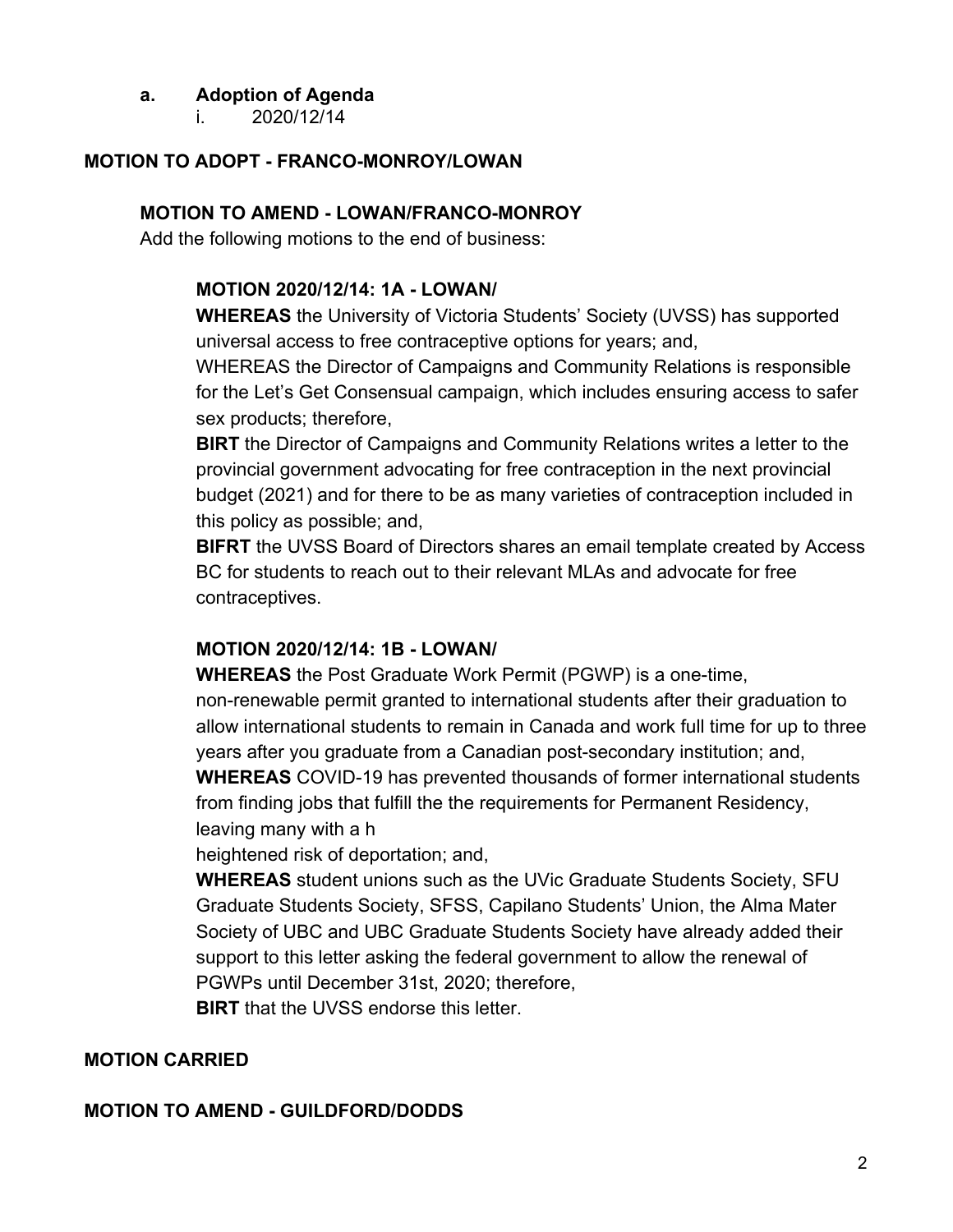Motion to add Guildford's and Mittal's board reports to the Agenda. **MOTION CARRIED**

### **b. Adoption of Minutes**

i. 2020/12/07

**MOTION TO ADOPT - LOWAN/ BARKOWSKY MOTION CARRIED**

### **5. PRESENTATIONS & ANNOUNCEMENTS**

- **a. PRESENTATIONS**
- **b. ANNOUNCEMENTS**

### **6. REPORTS**

# **a. EXCLUDED MANAGERS**

### **b. PORTFOLIOS**

- 1. Campaigns and Community Relations
- 2. Finance and Operations
- 3. Outreach and University Relations
- 4. Student Affairs
- 5. Events
- 6. International Student Relations

# **COMMITTEES AND COUNCILS**

- 1. Electoral
- 2. Executive Committee
- 3. Food Bank & Free Store
- 4. Peer Support Centre

# **CONSTITUENCY ORGANIZATIONS & NSU**

- 1. GEM
- 2. NSU
- 3. Pride
- 4. SOCC
- 5. SSD

# **WORKING GROUPS**

1. PIRG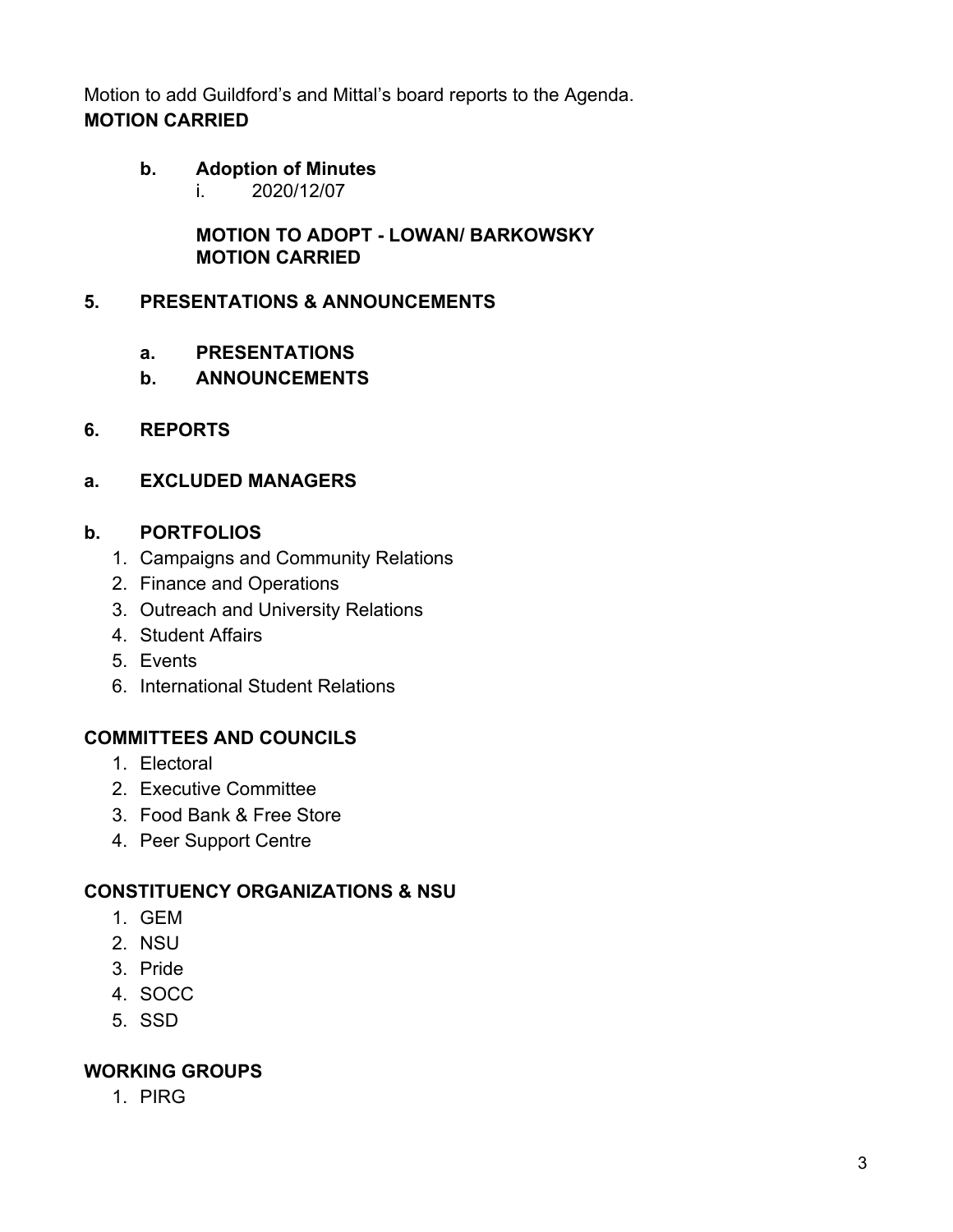# **7. QUESTION PERIOD (15 mins)**

#### **8. MAIN MOTIONS**

#### **a. PRIORITY BUSINESS**

#### **RECOMMENDED BY POLICY DEVELOPMENT COMMITTEE**

MOTION 2020/12/14: 02 - TUBEISHAT/HERNANDEZ **BIRT** the updated Electoral Policy attached as Appendix A is approved.

### **MOTION CARRIED**

#### **MOTION TO RECONSIDER - 1C: BURD/DODDS**

**WHEREAS** Democratic Rules of Order allows for the reconsideration of motions (page 27); and,

**WHEREAS** the Board defeated a motion to strike cooperatives from Electoral Policy on September 21, 2020; and,

**WHEREAS** now knowing classes will again be primarily online in the spring semester, the board may wish to reconsider the merits of cooperatives; therefore,

**BIRT** the highlighted amendments to the Electoral Policy are passed to remove cooperatives from the electoral process and that this motion requires a two thirds affirmative vote to pass. **BIFRT** the electoral committee pursues the creation of an educational electoral event.

### **MOTION CARRIED**

### **MOTION 2020/12/14: 03 - ADACHI/TUBEISHAT**

**WHEREAS** the Board previously set the date of the Semi-Annual General Meeting for the 2020-2021 term to be February 25th, 2021; therefore,

**BIRT** the Board set the following time for the Semi-Annual General Meeting for the 2020-2021 term: 2:30pm, Thursday February 25, 2021.

### **MOTION CARRIED**

### **MOTION 2020/12/14: 04 - LOWAN/DODDS**

**WHEREAS** Loujain al-Hathloul is a UBC graduate who has been a strong advocate for women's rights, and is well-known for her role in the Women to Drive Movement in Saudi Arabia; and,

**WHEREAS** Loujain al-Hathloul has been detained in Saudi Arabia since 2018 and recent news about her situation have led to growing concerns about her health, wellbeing and safety; and, **WHEREAS** the full letter to be sent to the federal government can be seen here: <https://studentsforloujain.ca/>; therefore,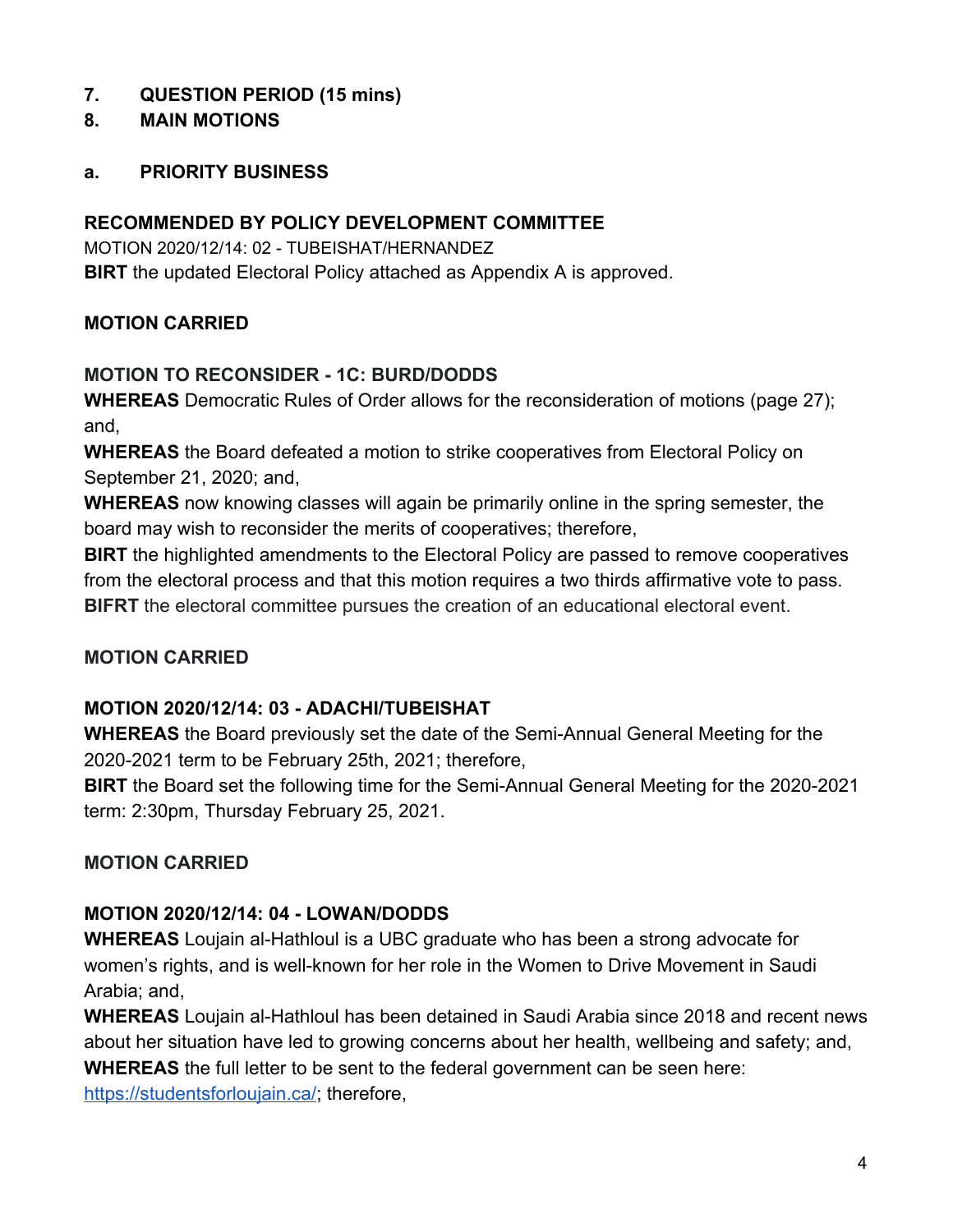**BIRT** the Board signs the open letter from students to the Federal Minister of Foreign Affairs to ensure the safe and immediate release of Ms. al-Hathloul.

### **MOTION CARRIED**

#### **MOTION 2020/12/14: 05 - LOWAN/ADACHI**

**WHEREAS** decreased opportunities for collaboration resulting from COVID-19 has presented unique challenges to governmental lobbying and external relations; and

**WHEREAS** membership to Greater Victoria Acting Together would provide the UVSS with comprehensive updates on local lobbying initiatives and strong connections to community leaders; therefore,

**BIRT** the Board approves a \$1200 one-year trial membership fee to Greater Victoria Acting Together starting January 1st, 2020.

### **MOTION CARRIED**

#### **MOTION 2020/12/14: 1A - LOWAN/HERNANDEZ**

**WHEREAS** the University of Victoria Students' Society (UVSS) has supported universal access to free contraceptive options for years; and,

**WHEREAS** the Director of Campaigns and Community Relations is responsible for the Let's Get Consensual campaign, which includes ensuring access to safer sex products; therefore, **BIRT** the Director of Campaigns and Community Relations writes a letter to the provincial government advocating for free contraception in the next provincial budget (2021) and for there to be as many varieties of contraception included in this policy as possible; and, **BIFRT** the UVSS Board of Directors shares an email template created by Access BC for students to reach out to their relevant MLAs and advocate for free contraceptives.

### **MOTION CARRIED**

#### **MOTION 2020/12/14: 1B - LOWAN/TUBEISHAT**

**WHEREAS** the Post Graduate Work Permit (PGWP) is a one-time, non-renewable permit granted to international students after their graduation to allow international students to remain in Canada and work full time for up to three years after you graduate from a Canadian post-secondary institution; and,

**WHEREAS** COVID-19 has prevented thousands of former international students from finding jobs that fulfill the the requirements for Permanent Residency, leaving many with a heightened risk of deportation; and,

**WHEREAS** student unions such as the UVic Graduate Students Society, SFU Graduate Students Society, SFSS, Capilano Students' Union, the Alma Mater Society of UBC and UBC Graduate Students Society have already added their support to this letter asking the federal government to allow the renewal of PGWPs until December 31st, 2020; therefore,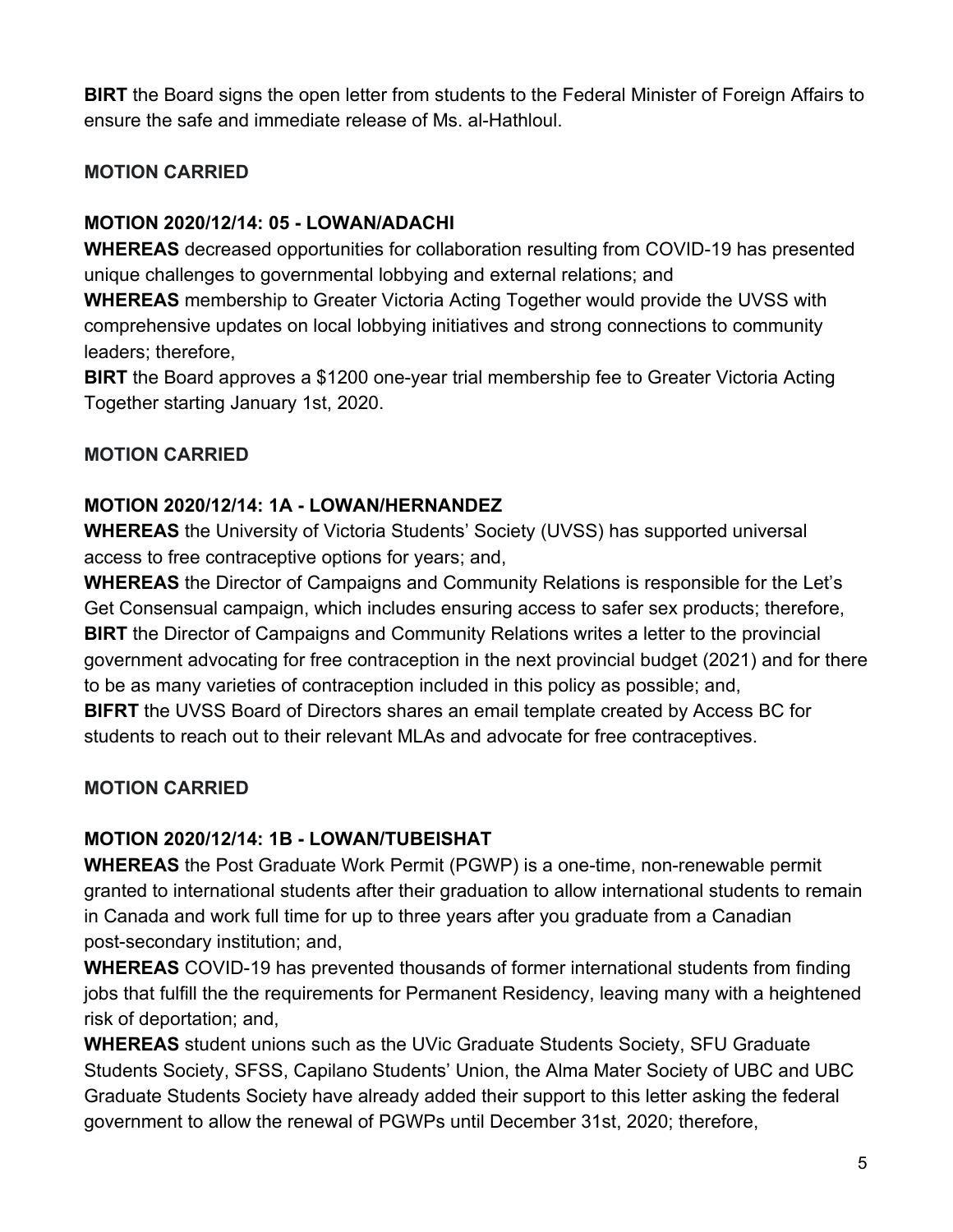**BIRT** the UVSS endorse this letter.

### **MOTION CARRIED**

#### **b. OLD BUSINESS**

**MOTION FOR RECESS - RITCHIE/BURD** Recess until 7:30pm. **MOTION CARRIED**

**MOTION TO MOVE IN CAMERA - TUBEISHAT/ADACHI** The meeting moved in camera at 7:30pm. **MOTION CARRIED**

#### **10. IN-CAMERA**

- **a. Legal**
- **b. Personnel Committee Report**

#### **MOTION 2020/12/14: 1B - GUILDFORD/BURD**

**BIRT** the lease for Victory Therapeutics' is renewed to include both the spaces they are currently occupying.

#### **MOTION CARRIED**

### **MOTION TO MOVE OUT OF CAMERA - BURD/DODDS MOTION CARRIED**

The meeting moved out of camera at 7:39pm.

#### **11. MEETING TIMES**

**The next meeting scheduled by the Board of Directors is:** Monday, January 11th, 2021 via Google Meet (online).

#### **12. ADJOURNMENT**

### **13. BOARD OF DIRECTORS' REPORTS**

#### **Sarina de Havelyn (38 hours)**

- Chaired and completed action items for Electoral, PIRG Working Group, Policy Development, and Executive Committees
- Completed action items for grad class
- Created outreach strategies for January, SAGM, Spring Electoral Event
- Responded to student emails
- Updated Electoral Policy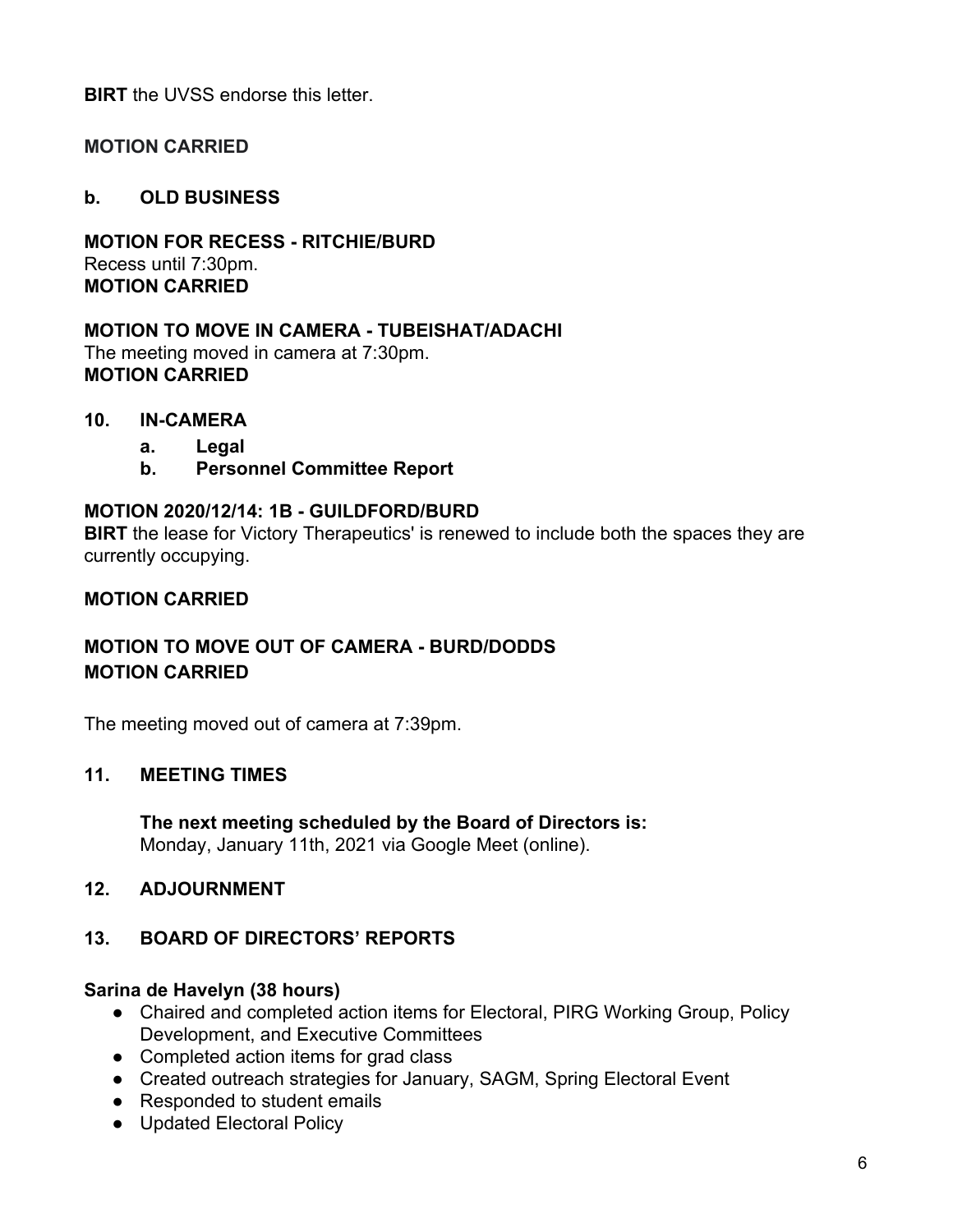- Worked with campaigns portfolio on BC Governmental Lobbying Submissions
	- Liaised with UVic representatives to coordinate asks
- Assembled tote bags and distributed holiday appreciation to staff
- Coordinated social media
- Represented student interests on newly-lobbied-for Student Experiences Committee
- Coordinated and contributed towards UVic Anti-Racism Survey; advocated for UVic collaboration with UVic Executive

### **Mariel Hernández (4.5 hours)**

- Editing Clubs, and Electoral Policy (3 hours)
- Board Meeting (1.5 hours)

### **Victoria Ritchie (2 hours)**

- Campaigns Portfolio 1hour
- Board Meeting 1.5hour

# **Emily Lowan (41 hours)**

### *General*

- Emails (4 hours)
- AMS Meeting on Operational Grant Funding (1 hour) Events Committee (1 hour)
- Portfolio meeting (0.5 hour) Board meeting and prep (2 hours) Volunteer onboarding (2 hours)
- Campaigns Committee (1 hour)
- Exec meeting (0.5 hour)
- Personnel Committee (3 hours)
- Policy Development (0.5 hour) Peer Support Committee (1 hour)
- Divest UVic
- Faculty meeting (1 hour)
- PICS Climate Solutions Toolkit Promotion Meeting (0.5 hour) Meeting with Vancity (0.5 hour)
	- Meeting with UVic Treasury (1 hour)

# *External Relations*

- Meeting with ABCS on government submission (1 hour)
- Finalized BC government submission (2 hours)
- Bill C-230 and Bill C-12 advocacy (2 hours)

# **Jana Barkowsky (3 hours)**

- Attended BoD meeting (1.5 hours)
- Attended campaigns committee (.5 hours)
- Reviewed personnel information (.5 hours)
- Reviewed BoD policy (.5 hours)

# **Marina Muir (1.5 hours)**

- Meetings with coordinator (0.25 hours)
- Signing cheque reqs (.25 hours)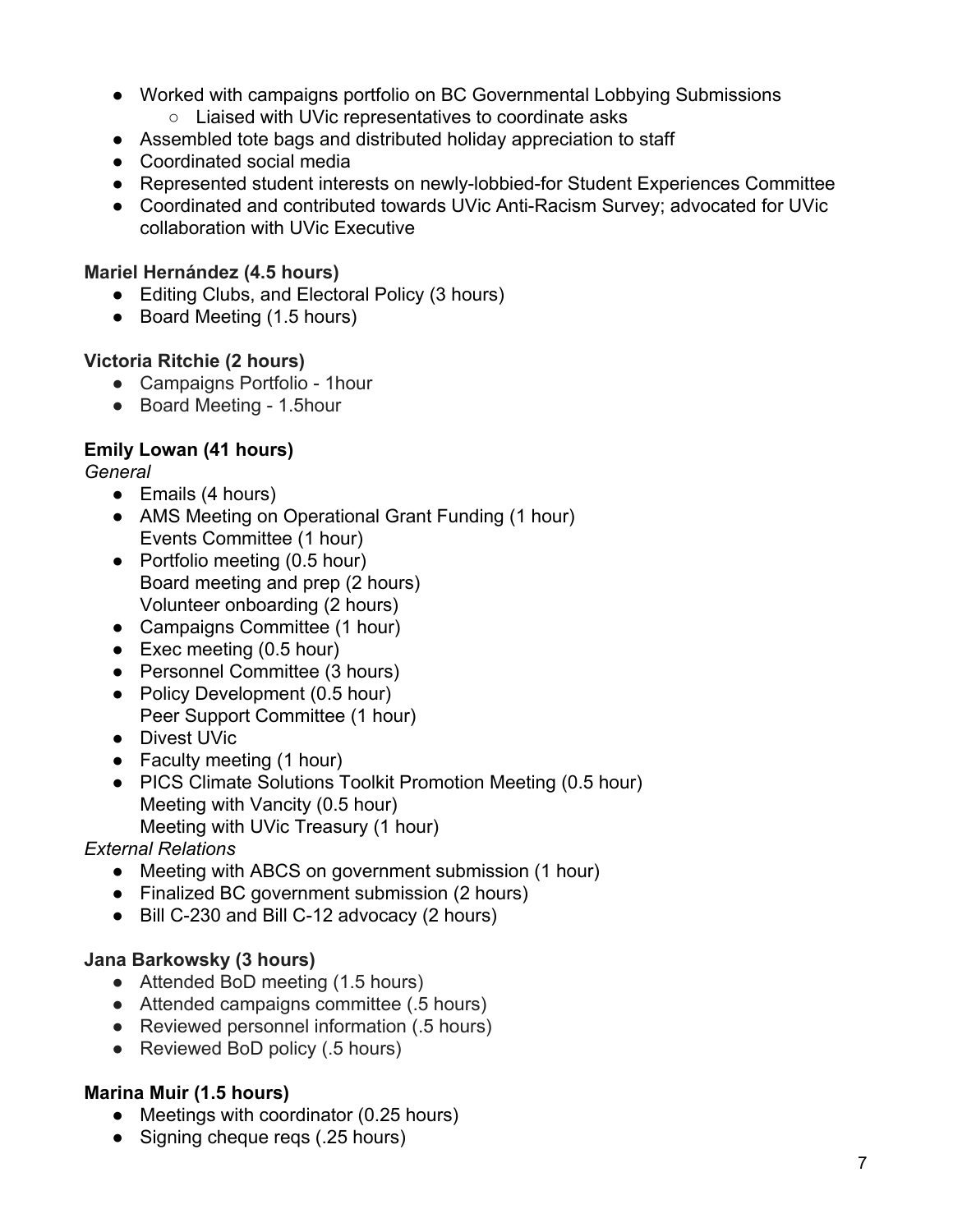• GEM membership meeting (1 hour)

### **Marran Dodds (4.25 hours)**

- Events Committee (0.75 hour)
- Board Meeting (1.5 hours)
- Communication with Sarina (0.25 hour)
- Campaigns Committee (0.5 hour)
- Board Movie Night (1 hours)
- Portfolio Correspondence (0.25 hour)

# **Izzy Adachi (2 hours)**

- 30 mins H&D Appeals
- 30 mins PSC Committee
- 1 hour PD Committee

# **Dalal Tubeishat (35 hours)**

- Answered emails
- Held in-person and online office hours
- Had meetings with club and course union executives
- Had internal meetings with other directors, advocacy group coordinators, excluded managers, accounting, and graphics
- Had external meetings with UVic administrators, faculty, and staff
- Updated and reviewed policy
- Created online accounts for clubs and course unions to check their balances
- Updated online club and course union balances
- Made updates to the website and the Club Management plugin
- Planning for virtual C&CU days
- Researched firms to conduct an Equity Audit
- Processed cheque requisitions
- Signed cheques
- Tabled for staff holiday chocolates
- Attended Campaign Committee and Policy Development Committee

# **Caleb Burd (36.5 hours)**

- Met with Brent about video plan
- Attended leads and executive meetings
- Attended Policy development committee
- Chaired personnel committee meeting
- Participated in the Mandatory insurance appeal committee
- Responded to various emails and phone calls

### **Sebastian Franco-Monroy (20 hours)**

- Monday & Tuesday Off Sick
- Email correspondence
- Exec committee